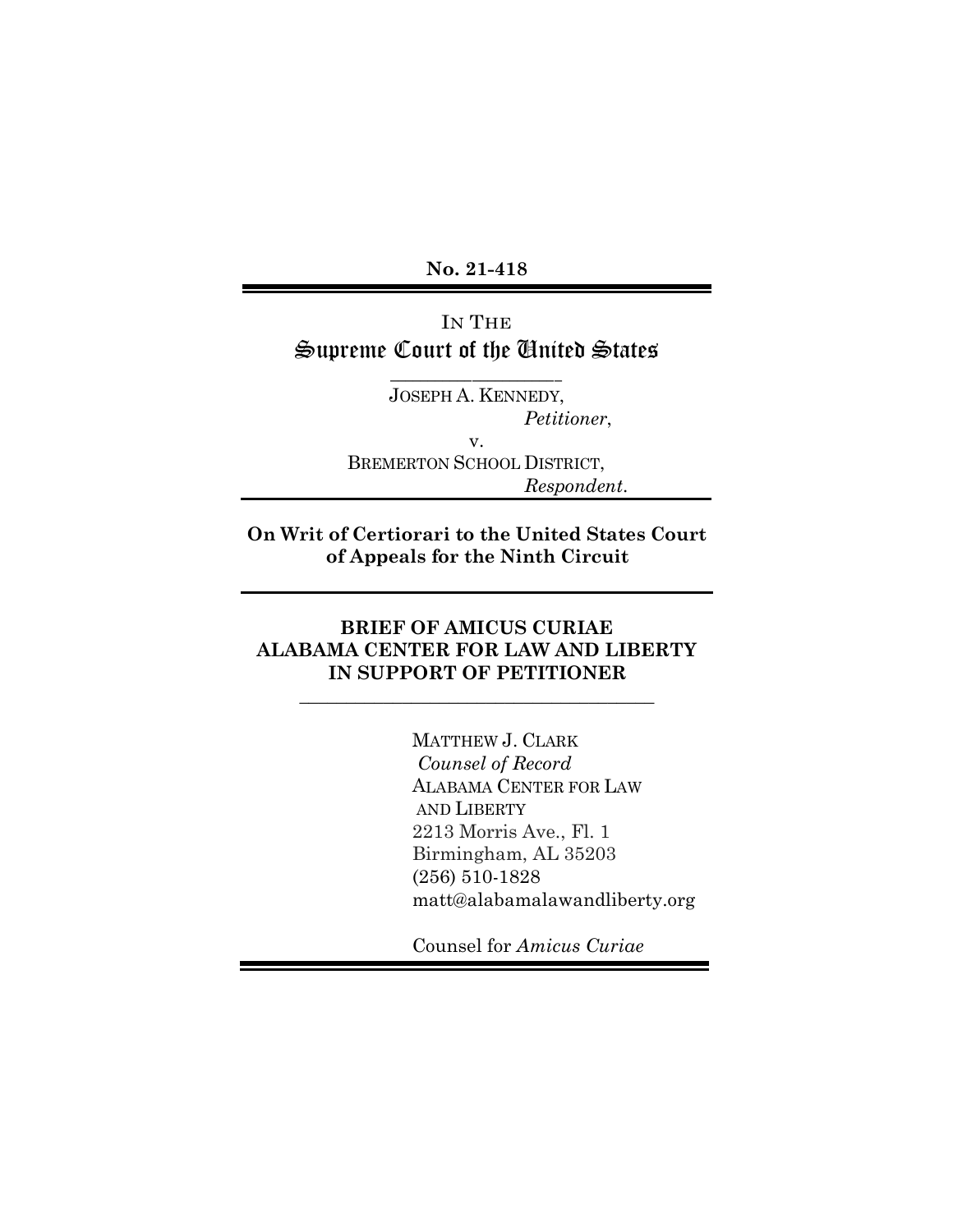# **TABLE OF CONTENTS**

| Page                                                                                                                          |
|-------------------------------------------------------------------------------------------------------------------------------|
|                                                                                                                               |
| INTEREST OF AMICUS CURIAE 1                                                                                                   |
| SUMMARY OF THE ARGUMENT 2                                                                                                     |
|                                                                                                                               |
| $\mathbf{L}$<br>Under This Court's Most Recent<br>Decisions, History Is the Dispositive<br>Factor in the Establishment Clause |
| Voluntary Public Prayer Is Deeply<br>II.<br>Rooted in This Nation's History and                                               |
| A. The History of Public Prayer in                                                                                            |
| The History of Prayer and Football12<br>B.                                                                                    |
|                                                                                                                               |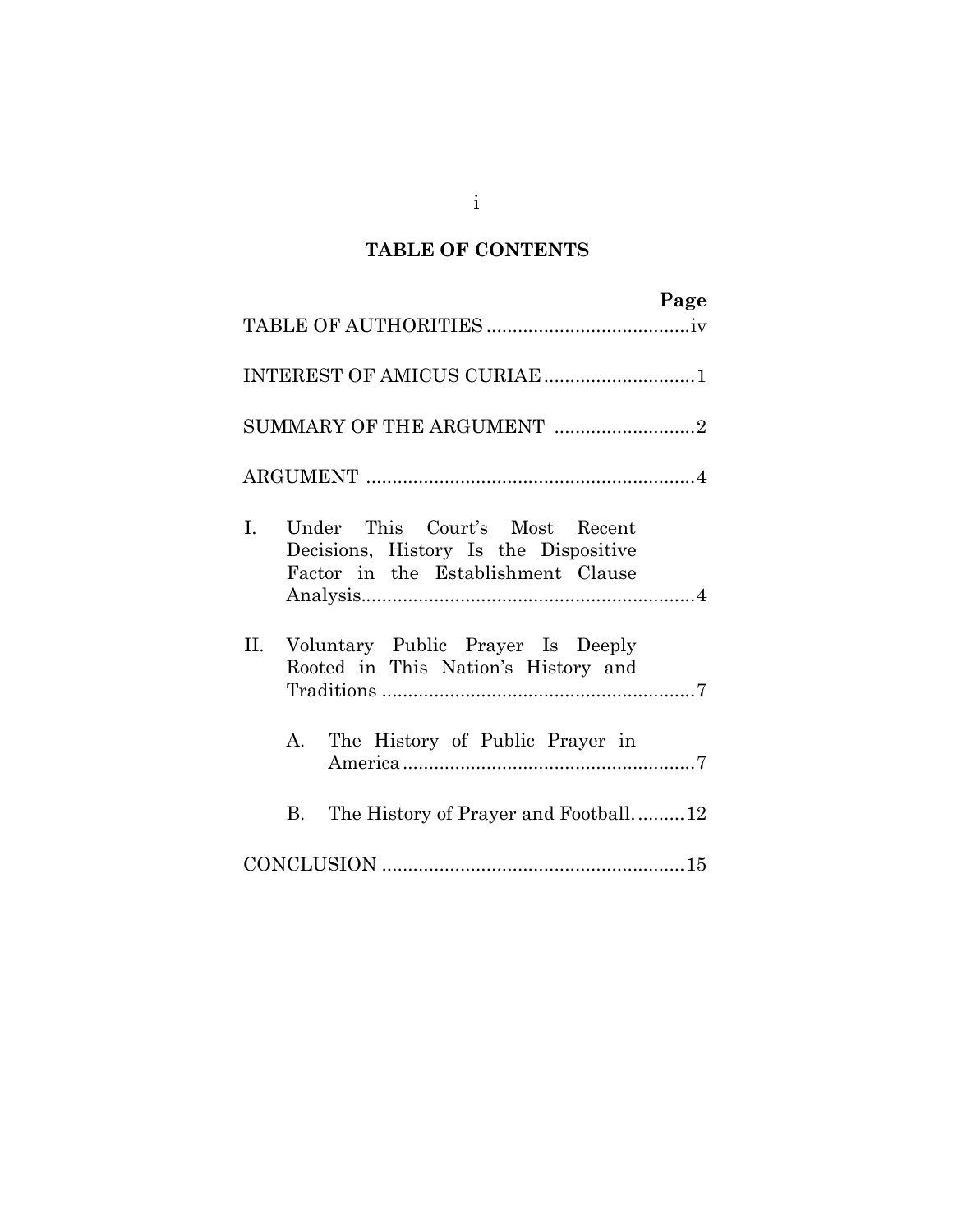# **TABLE OF AUTHORITIES**

## **Cases**

# **Page**

| American Legion v. American Humanist           |
|------------------------------------------------|
| Chandler v. Siegelman, 230 F.3d 1313 (11th     |
| Elk Grove Unified Sch. Dist. v. Newdow, 542    |
| <i>Engel v. Vitale, 370 U.S. 421 (1962) </i> 7 |
| Glassroth v. Moore, 335 F.3d 1282 (11th Cir.   |
| Janus v. AFSCME, Council 31, 138 S.Ct.         |
| Kennedy v. Bremerton Sch. Dist., 991 F.3d      |
| Kondrat'yev v. City of Pensacola, 949 F.3d     |
| Lee v. Weisman, 505 U.S. 577 (1992)6-11        |
| Lynch v. Donnelly, 465 U.S. 668 (1984)7, 10-11 |
|                                                |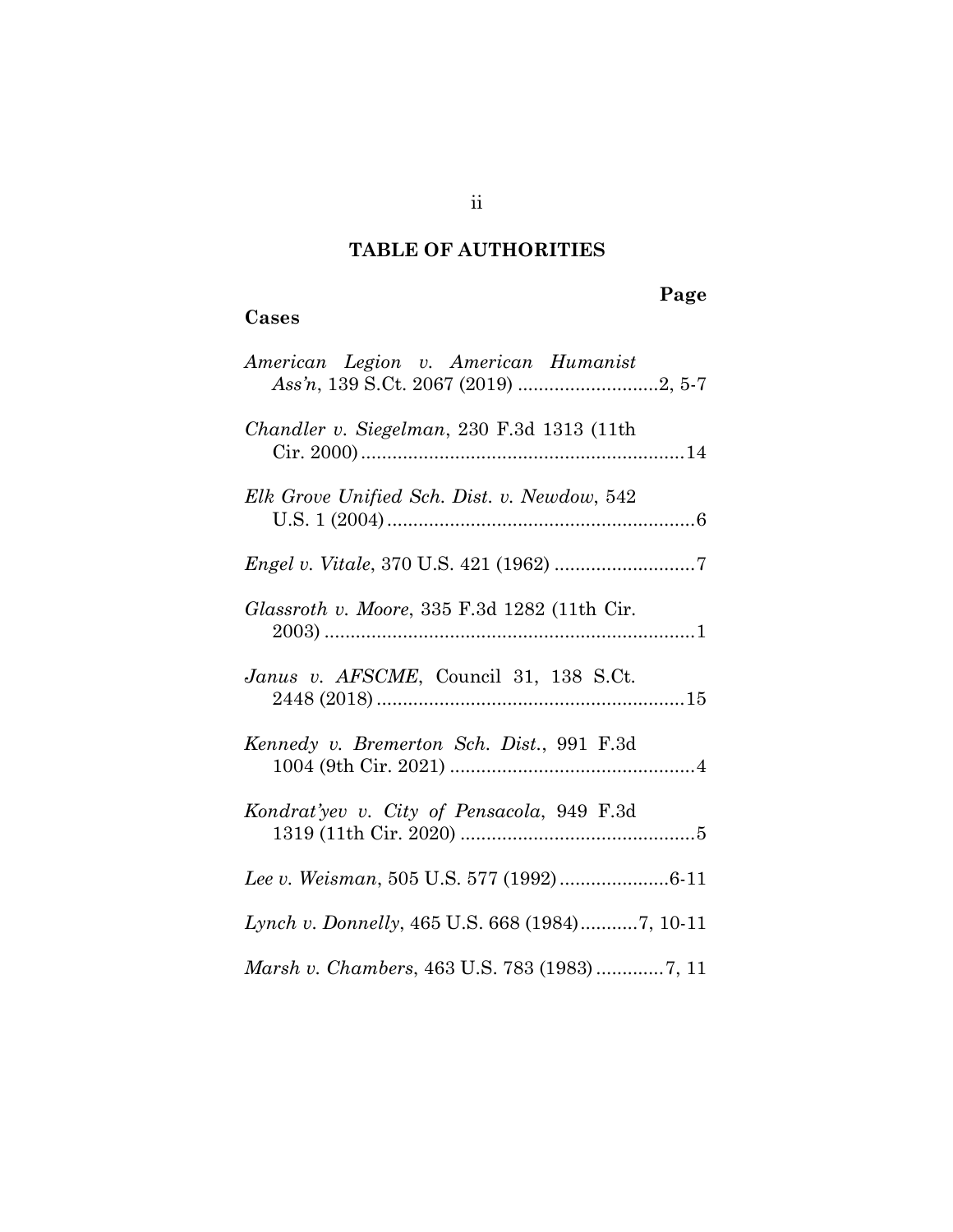| McCreary Cnty., Ky. v. ACLU of Ky., 545     |
|---------------------------------------------|
| Santa Fe Indep. Sch. Dist. v. Doe, 530 U.S. |
| Town of Greece v. Galloway, 572 U.S. 565    |
| Van Orden v. Perry, 545 U.S. 677 (2005)4-5  |

# **Constitutions, Statutes, and Regulations**

*Wallace v. Jaffree*, 472 U.S. 38 (1985) ..............1, 7, 11

## **Other Authority**

| Becky Bell, Texas Ban on Football Prayer      |  |
|-----------------------------------------------|--|
| Going Ahead: Despite Appeals Court            |  |
| Ruling, Many School Districts Plan to         |  |
| Continue with Their Traditional               |  |
| <i>Invocations</i> at A15, Atlanta J. & Const |  |
|                                               |  |
| C. Warren, The Supreme Court in United        |  |
| Faith and Football, Pro Football Hall of      |  |
| Fame (Apr. 11, 2017),                         |  |

## iii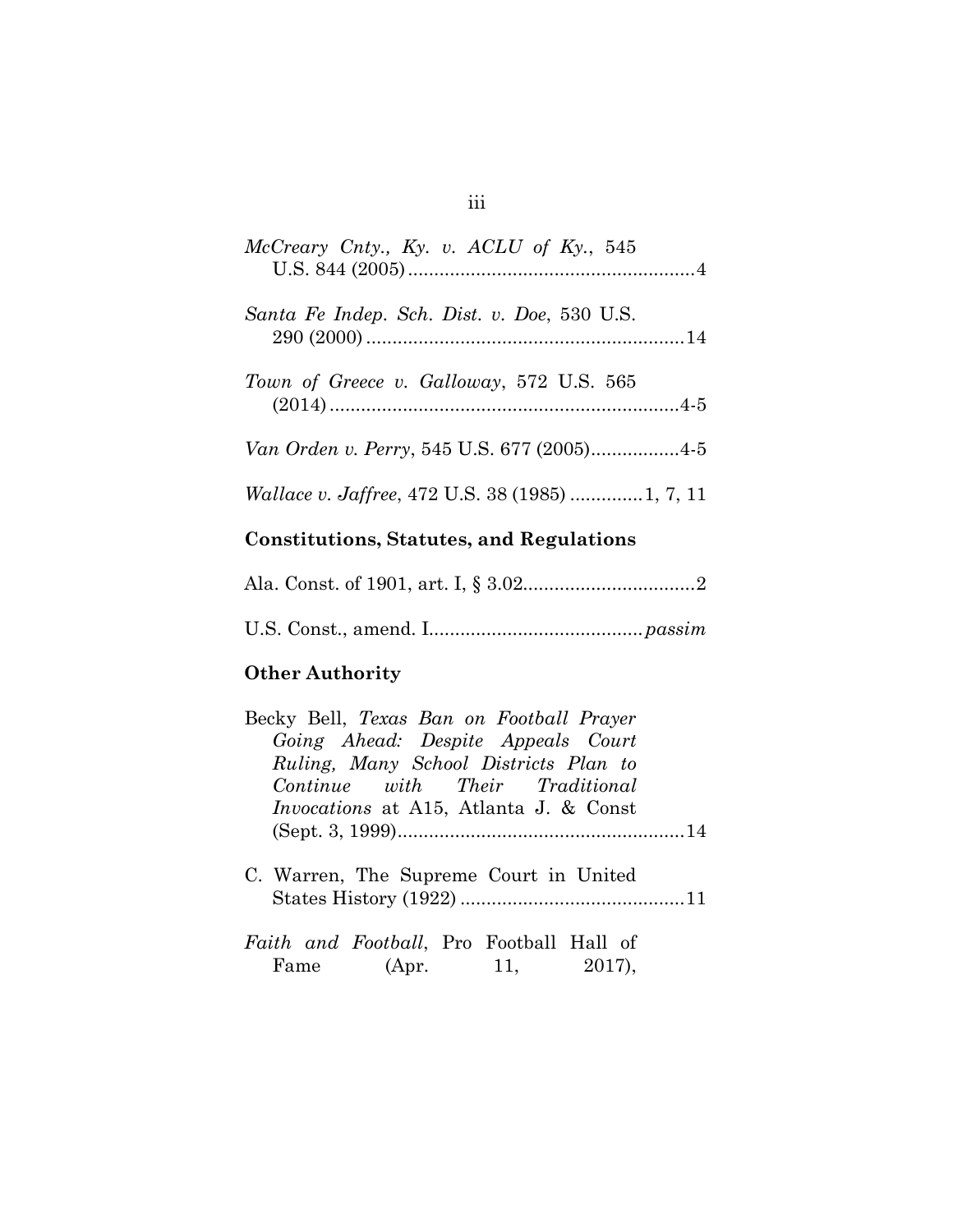| https://www.profootballhof.com/news/201                                                                                                                                                                 |  |
|---------------------------------------------------------------------------------------------------------------------------------------------------------------------------------------------------------|--|
| Inaugural Addresses of the Presidents of the                                                                                                                                                            |  |
| Jeremy E. Warren, <i>Without a Prayer: The</i><br>Status of School Prayer After Santa Fe<br>Independent School District v. Doe, 42 S.                                                                   |  |
| <i>Paul Emory Putz</i> , PaulEmoryPutz.com,<br>http://www.paulemoryputz.com (last                                                                                                                       |  |
| Paul Putz, Football and the Political Act of<br><i>Prayer</i> , Religion & Politics (Aug. 28,<br>2018),<br>https://religionandpolitics.org/2018/08/28/<br>football-and-the-political-act-of-prayer12-14 |  |
| &<br>Research<br><i>Publications,</i><br>PaulEmoryPutz.com,<br>http://www.paulemoryputz.com/research--<br>publications.html (last visited Feb. 11,                                                      |  |
|                                                                                                                                                                                                         |  |

*The Declaration of Independence* (U.S. 1776).........2, 8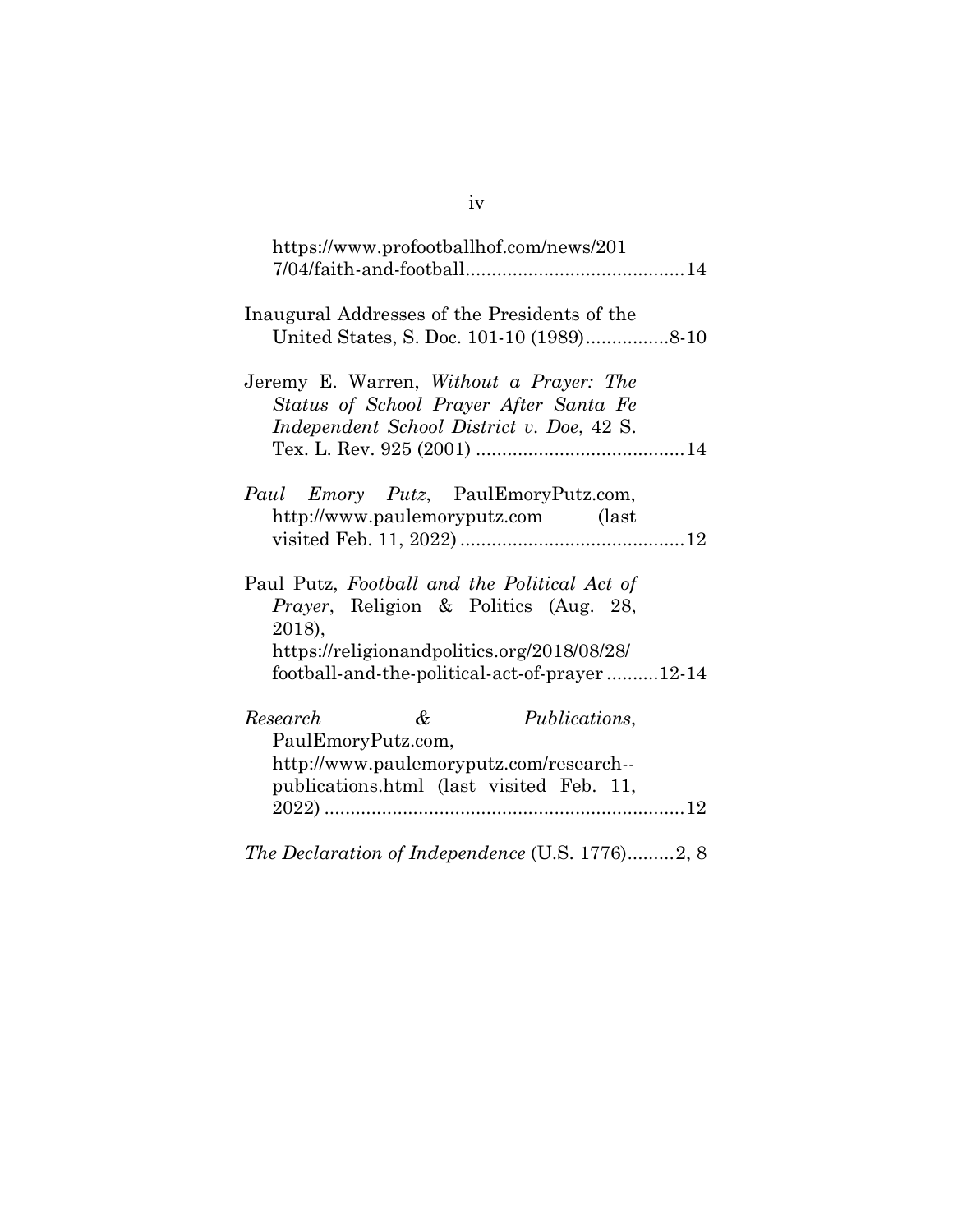#### **INTEREST OF AMICUS CURIAE[1](#page-5-0)**

*Amicus Curiae* Alabama Center for Law and Liberty is a conservative public-interest organization based in Birmingham, Alabama, dedicated to the defense of limited government, free markets, and strong families.

ACLL has an interest because it believes that the Establishment Clause of the First Amendment does not prohibit public employees from praying or publicly acknowledging God in a noncoercive way. Because it believes that history is more relevant to constitutional interpretation than precedent, ACLL believes that this Court should take the opportunity to examine the history of public prayer by public servants in examining whether the Establishment Clause prohibits such actions.

Moreover, notable cases involving noncoercive public prayer or acknowledgments of God have arisen from Alabama in recent years. *See, e.g.*, *Wallace v. Jaffree*, 472 U.S. 38 (1985) (Establishment Clause challenge to moment of silence in Alabama public schools); *Glassroth v. Moore*, 335 F.3d 1282 (11th Cir. 2003) (offended observer challenge to 10 Commandments monument in Alabama judicial

<span id="page-5-0"></span><sup>1</sup> Pursuant to Rule 37.3, all parties have consented to the filing of this brief. Pursuant to Rule 37.6, no party or party's counsel authored this brief in whole or in part, or contributed money that was intended to fund its preparation or submission; and no person other than the *amicus curiae*, its members, or its counsel, contributed money that was intended to fund the preparation or submission of this brief.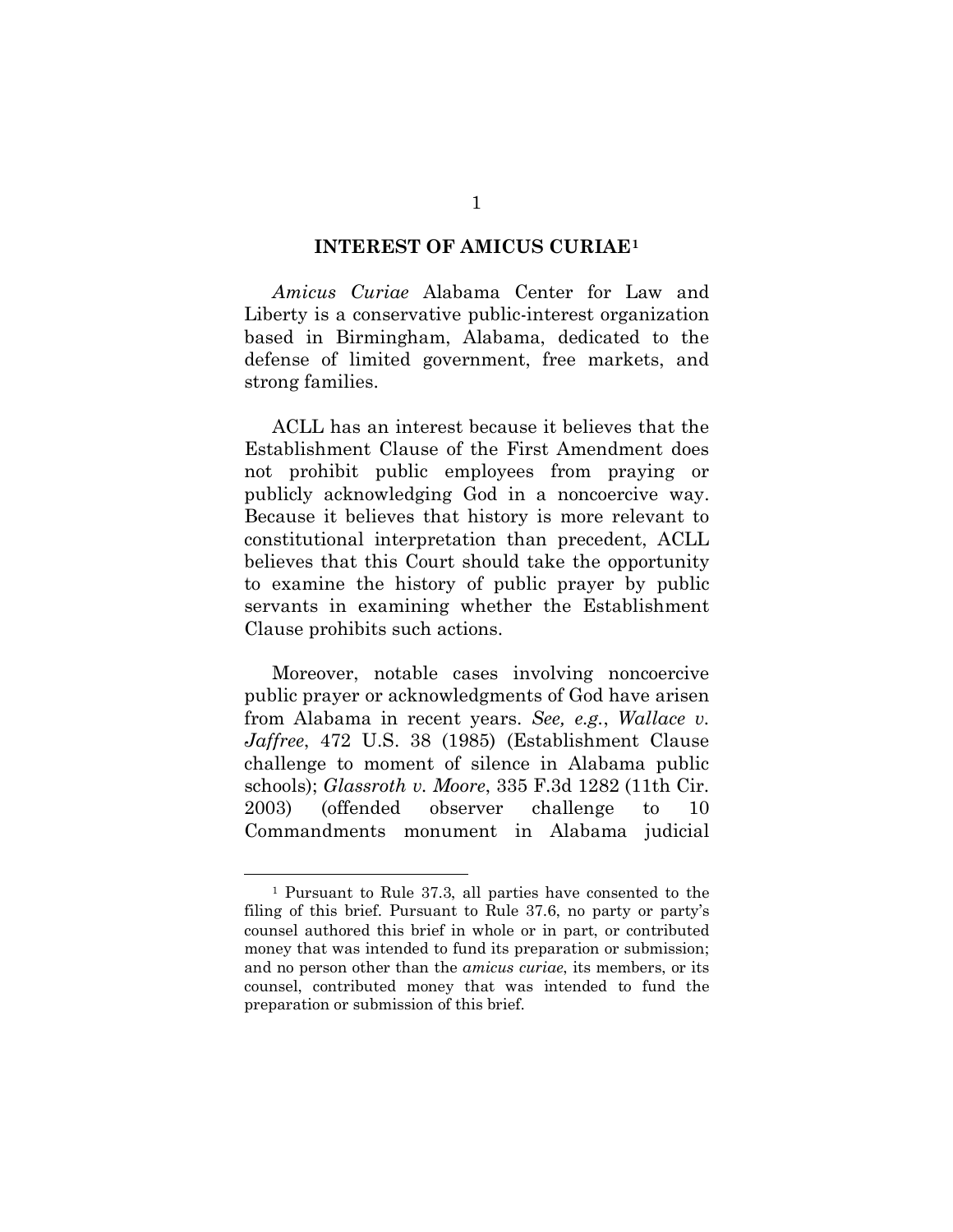building). As recently as 2018, the people of Alabama amended their constitution to reaffirm their commitment to the right to worship God and publicly acknowledge Him in a noncoercive way. Ala. Const. of 1901, art. I, § 3.02. Because Alabama remains firmly committed to upholding these rights, and because this case will have a direct bearing on the people of Alabama's ability to exercise those rights, ACLL has a strong interest in this case.

#### **SUMMARY OF THE ARGUMENT**

The Ninth Circuit's decision below was based on an older jurisprudence and failed to adequately account for newer developments in the law that focus primarily on history and tradition. After this Court's plurality decision in *American Legion v. American Humanist Association*, which had four justices focusing on history and two justices concurring in the result agreeing with that point, the most relevant inquiry is whether there is a tradition of voluntary public prayer that is deeply rooted in this nation's history and traditions.

As the Justices of this Court have observed time and time again, the answer is yes. Beginning (at least) with the Declaration of Independence and continuing through modern times, our government has continued the practice of asking God to bless the Nation. We see this in prayers opening Congress each day, the invocations of or for Presidents, and the opening of Court each day at the U.S. Supreme Court. Consequently, there should be no reason why high school football coaches should not be allowed to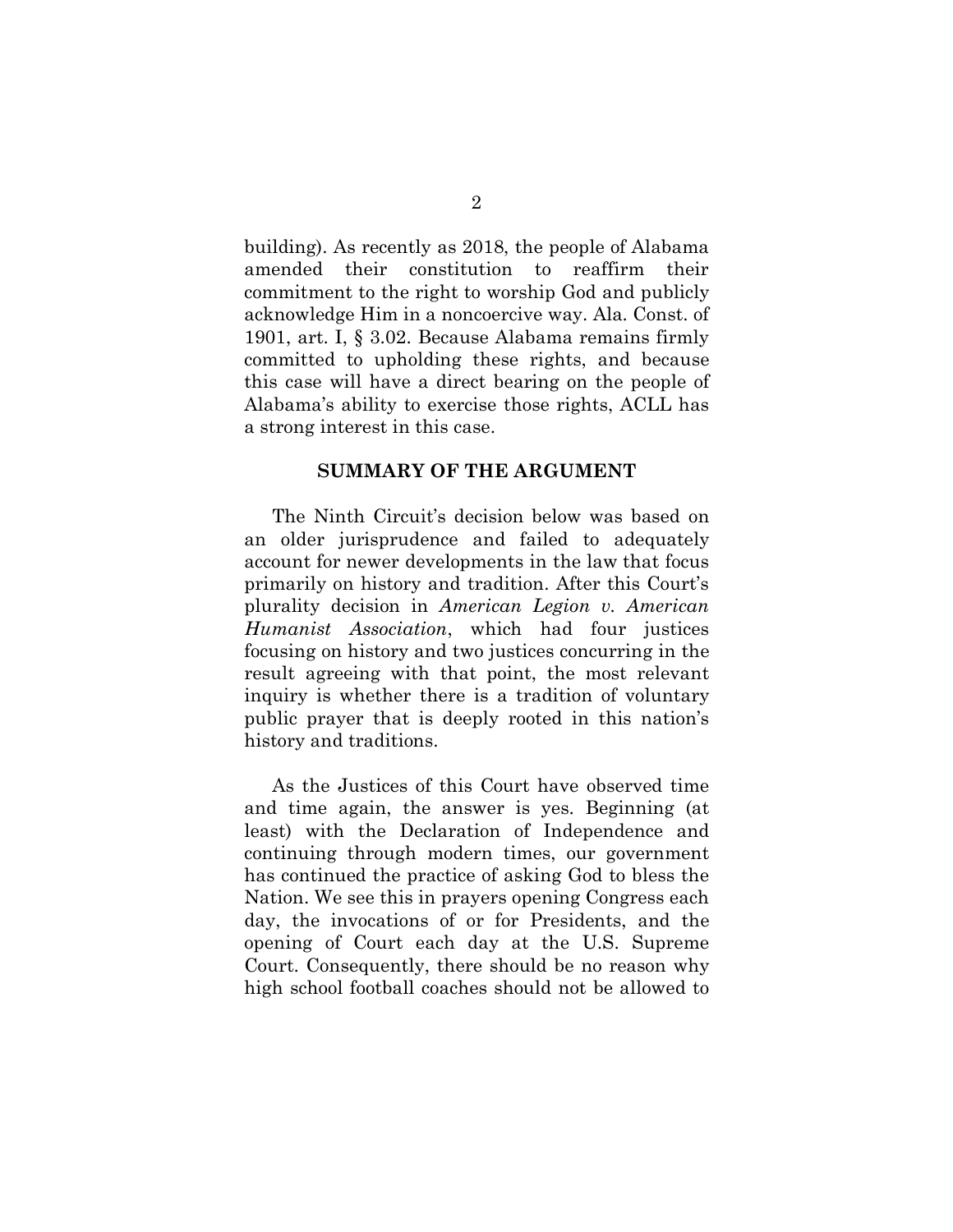do the same as long as player participation is voluntary, as it was in this case.

If the historical analysis requires the Court to examine not only public prayer but its relation to football, then the analysis yields the same result. When football was created in the 19th century, prayer was a part of the sport because it was viewed as a way of developing the leadership and moral qualities of the college students that played on the teams. When prayer fell out of favor with the Ivy League college teams, it caught on quickly for other college teams, especially in the South. From there, it spread to professional football and high school football alike. It has remained a part of football from then until this day.

Because of the history of public prayer in this Country and even in the game of football itself, there is no Establishment Clause problem with Coach Kennedy praying after football games. Consequently, the judgment of the Ninth Circuit should be reversed. The Court should also render a judgment in favor of Coach Kennedy, ending years of litigation for him and settling the issue of prayer at public high school football games once and for all.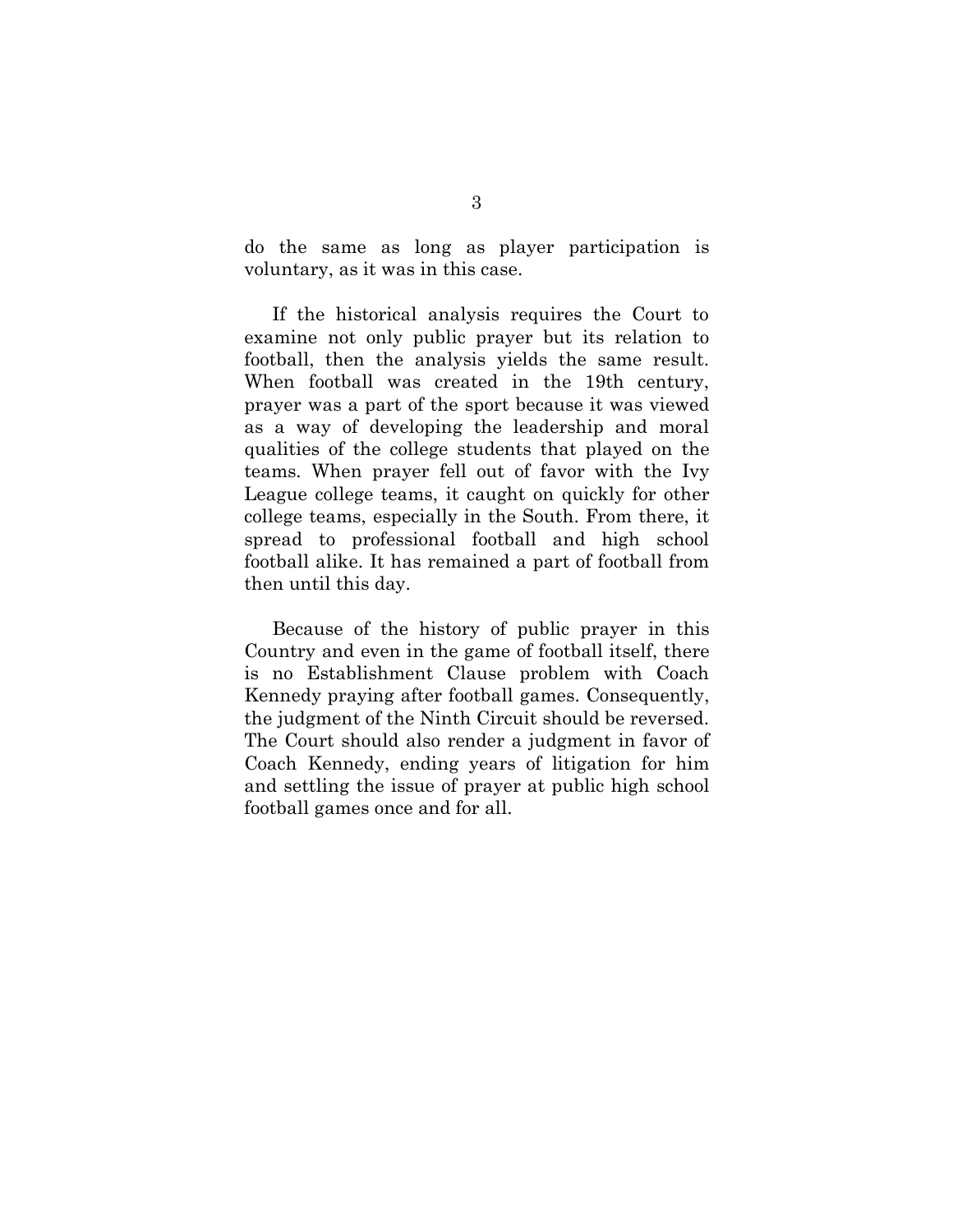#### **ARGUMENT**

## **I. Under This Court's Most Recent Decisions, History Is the Dispositive Factor in the Establishment Clause Analysis.**

The Ninth Circuit based its analysis on the endorsement test, which this Court has not used since 2005. *Kennedy v. Bremerton Sch. Dist.*, 991 F.3d 1004, 1017 (9th Cir. 2021); *McCreary Cnty., Ky. v. ACLU of Ky.*, 545 U.S. 844 (2005). But on the same day that *McCreary County* was decided, the Court issued another decision, *Van Orden v. Perry*, 545 U.S. 677 (2005) (plurality), the analysis of which was driven by "the nature of the [10 Commandments] monument and by our Nation's history." *Van Orden*, 545 U.S. at 686. Justice Breyer concurred in the result, noting that the monument had been around for a long time and that tearing it down would lead toward "the law exhibiting a hostility toward religion that has no place in our Establishment Clause traditions." *Id.* at 704 (Breyer, J., concurring in the result).

Since 2005, *Van Orden*'s rationale appears to have taken precedence over *McCreary County*'s. In 2014, this Court held: "Any test the Court adopts must acknowledge a practice that was accepted by the Framers and has withstood the critical scrutiny of time and political change." *Town of Greece v. Galloway*, 572 U.S. 565, 577 (2014). In that case, while the majority did not define exactly what "with[standing] the critical scrutiny of time and political change" means, it did stress that any test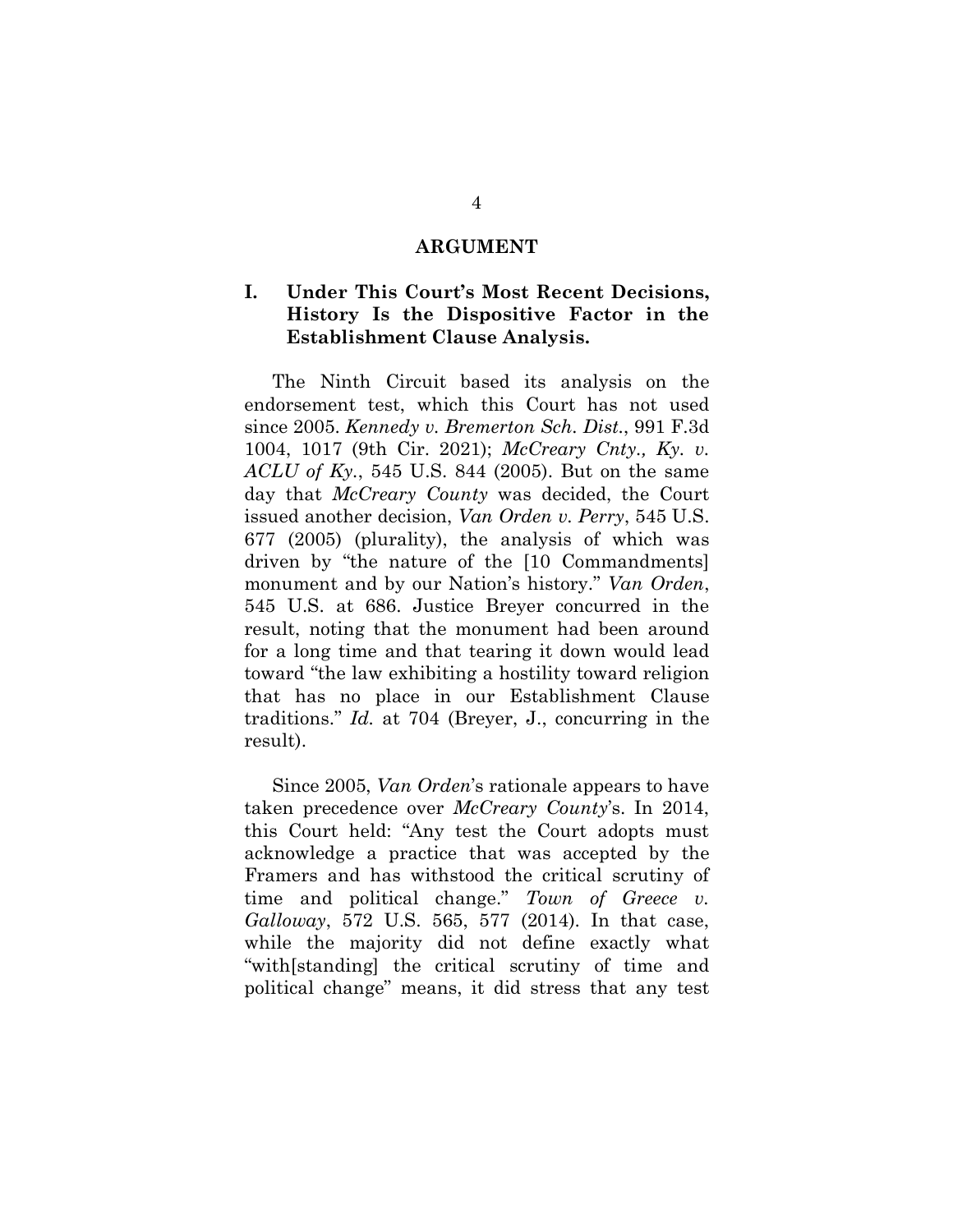the Court adopts must "acknowledge a practice that was accepted by the Framers[.]" *Id.* at 577. Thus, of the two factors *Town of Greece* articulated, history was the dominant factor, just like in *Van Orden*.

The Court again invoked a historical analysis in preserving a World War I Peace Cross in *American Legion v. American Humanist Ass'n*, 139 S.Ct. 2067 (2019). The four-justice plurality, joined by two justices concurring in the result who agreed with this point, declined to apply the *Lemon* test but looked to history to guide its analysis. *Am. Legion*, 139 S.Ct. at 2080-82, 2087-89 (plurality); *id.* at 2096-98 (Thomas, J., concurring in judgment); *id.* at 2101-02 (Gorsuch, J., concurring in judgment). Thus, as the Eleventh Circuit observed by counting votes from *American Legion*, more than a majority of Justices have held that "history, tradition, and settled practice must at the very least be consulted—for 'guidance'—in deciding an Establishment Clause case[.]" *Kondrat'yev v. City of Pensacola*, 949 F.3d 1319, 1328 (11th Cir. 2020). The Eleventh Circuit also observed that "[a]pplying *American Legion* is … easier said than done; the Supreme Court's splintered decision spans more than 80 slip-opinion pages and comprises seven separate writings." *Id.* at 1329.

Perhaps observing that applying *American Legion* would be difficult, Justice Kavanaugh explained that there is an "overarching set of principles" in each type of Establishment Clause case, including "religious expression in public schools." *American Legion*, 139 S.Ct. at 2092-93 (Kavanaugh, J., concurring). Those principles are: "If the challenged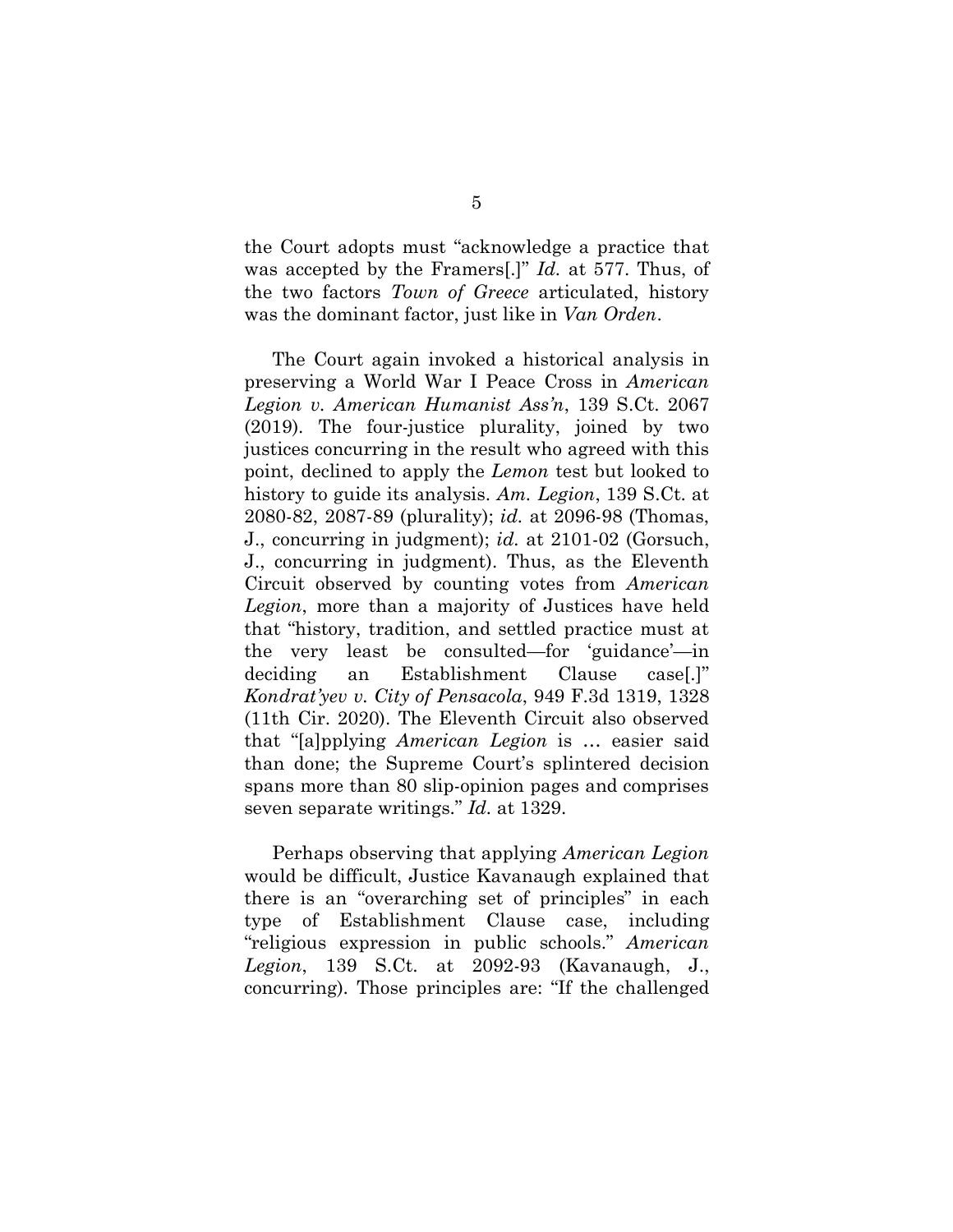government practice is not coercive *and* if it is (i) rooted in history or tradition; or (ii) treats religious people, organizations, speech, or activity equally to comparable secular people, organizations, speech, or activity; or (iii) represents a permissible legislative accommodation or exemption from a generally applicable law, then there ordinarily is no Establishment Clause violation." *Id.* at 2093.

ACLL believes that the Court should go even further and examine such issues as whether the historical touchstone of Establishment Clause violations is coercion by force of law and threat of penalty, and whether the Establishment Clause should have been incorporated against the states. *Lee v. Weisman*, 505 U.S. 577, 641 (1992) (Scalia, J., dissenting); *Elk Grove Unified Sch. Dist. v. Newdow*, 542 U.S. 1, 49-51 (2004) (Thomas, J., concurring in judgment).[2](#page-10-0) But if the Court is unwilling to go that far in the present case, ACLL believes that, as Justice Kavanaugh observed in *American Legion*, the critical inquiries are whether (1) Coach Kennedy's practice was coercive and (2) if not, whether it was rooted in this Nation's history and traditions.

In this case, Respondents acknowledged that the students participated in Coach Kennedy's prayers voluntarily and that he had "not actively encouraged, or required, [student] participation." App.218

<span id="page-10-0"></span><sup>2</sup> Although the Court cannot reach this issue in the present case, it should also consider Justice Gorsuch's argument that offended observers do not have standing to bring Establishment Clause challenges. *Am. Legion*, 139 S.Ct. at 2098 (Gorsuch, J., concurring in judgment).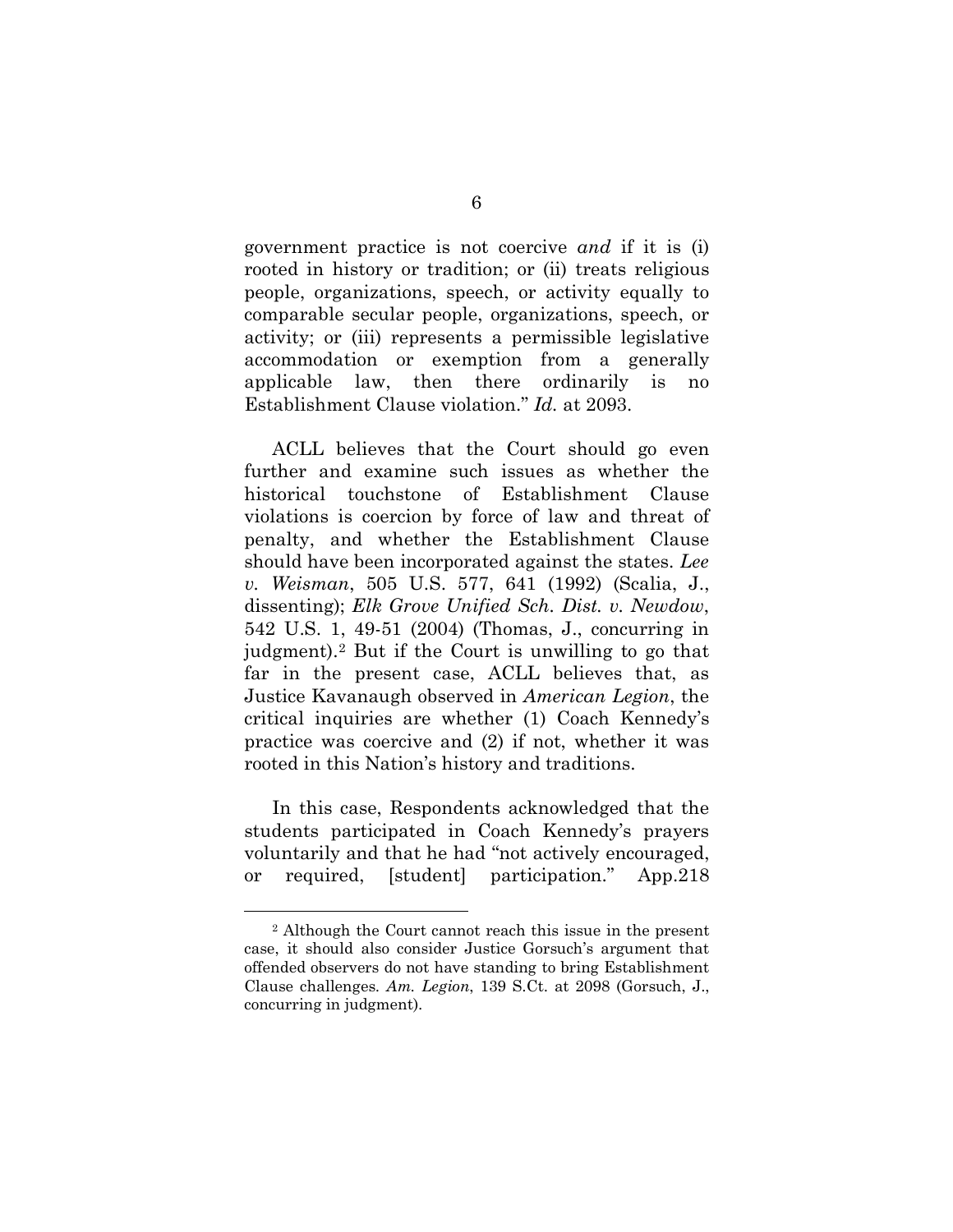(alteration in original). Thus, the question in this case is whether the type of praying in this case is "rooted in history or tradition." *Am. Legion*, 139 S.Ct. at 2093 (Kavanaugh, J., concurring). If it is, then there is no Establishment Clause violation.

### **II. Voluntary Public Prayer Is Deeply Rooted in This Nation's History and Traditions**

#### **A. The History of Public Prayer in America**

As Justice Scalia's dissent in *Lee v. Weisman* demonstrates, the history of public prayer in this Country is indeed very deeply rooted. *Lee*, 505 U.S. at 632-36 (Scalia, J., dissenting). Because Justice Scalia did such a masterful job in his dissent of making the case, ACLL will reproduce those pages here:

The history and tradition of our Nation are replete with public ceremonies featuring prayers of thanksgiving and petition. Illustrations of this point have been amply provided in our prior opinions, *see*, *e.g.*, *Lynch* [*v. Donnelly*, 465 U.S. 668,] 674-678 [(U.S. 1984)]; *Marsh v. Chambers*, 463 U.S. 783,] 786-788 [(U.S. 1983)]; *see also Wallace v. Jaffree*, 472 U.S. 38, 100-103 (1985) (Rehnquist, J., dissenting); *Engel v. Vitale*, 370 U.S. 421, 446-450, and n.3 (1962) (Stewart, J., dissenting), but since the Court is so oblivious to our history as to suggest that the Constitution restricts "preservation and transmission of religious beliefs . . . to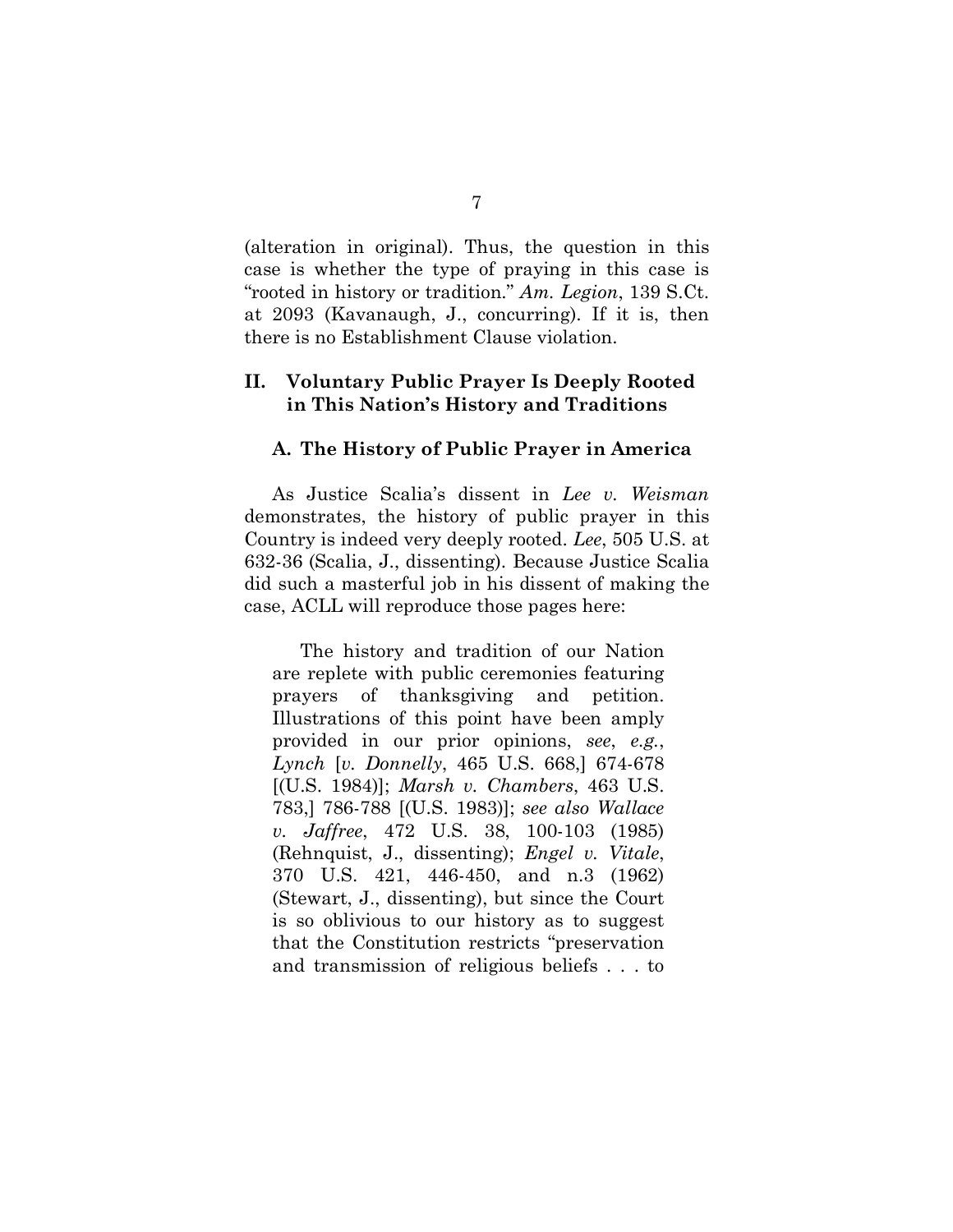the private sphere," *ante*, at 589, it appears necessary to provide another brief account.

From our Nation's origin, prayer has been a prominent part of governmental ceremonies and proclamations. The Declaration of Independence, the document marking our birth as a separate people, "appeal[ed] to the Supreme Judge of the world for the rectitude of our intentions" and avowed "a firm reliance on the protection of divine Providence." In his first inaugural address, after swearing his oath of office on a Bible, George Washington deliberately made a prayer a part of his first official act as President:

"[I]t would be peculiarly improper to omit in this first official act my fervent supplications to that Almighty Being who rules over the universe, who presides in the councils of nations, and whose providential aids can supply every human defect, that His benediction may consecrate to the liberties and happiness of the people of the United States a Government instituted by themselves for these essential purposes." Inaugural Addresses of the Presidents of the United States, S. Doc. 101-10, p. 2 (1989).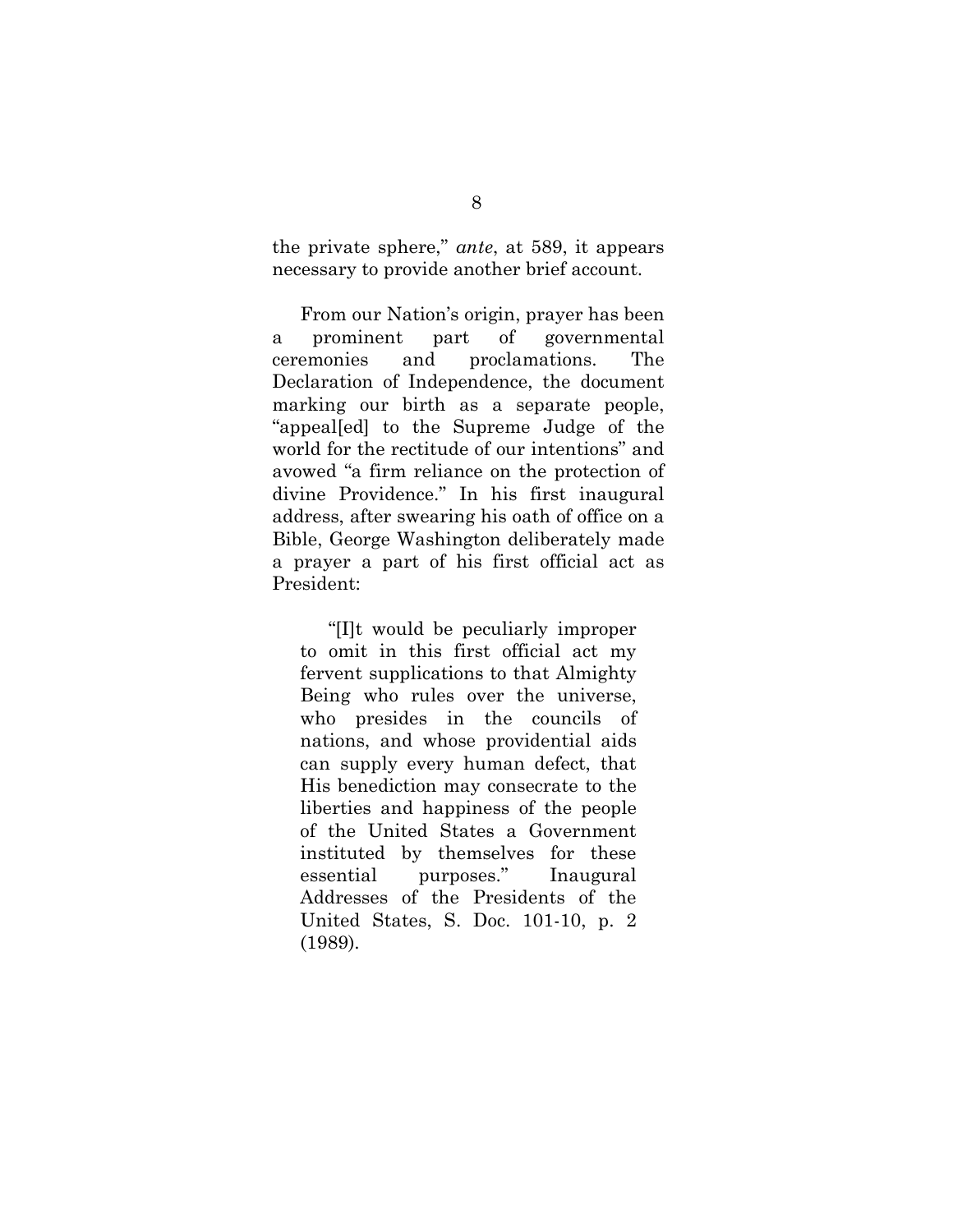Such supplications have been a characteristic feature of inaugural addresses ever since. Thomas Jefferson, for example, prayed in his first inaugural address: "[M]ay that Infinite Power which rules the destinies of the universe lead our councils to what is best, and give them a favorable issue for your peace and prosperity." *Id.*, at 17. In his second inaugural address, Jefferson acknowledged his need for divine guidance and invited his audience to join his prayer:

"I shall need, too, the favor of that Being in whose hands we are, who led our fathers, as Israel of old, from their native land and planted them in a country flowing with all the necessaries and comforts of life; who has covered our infancy with His providence and our riper years with His wisdom and power, and to whose goodness I ask you to join in supplications with me that He will so enlighten the minds of your servants, guide their councils, and prosper their measures that whatsoever they do shall result in your good, and shall secure to you the peace, friendship, and approbation of all nations." *Id.*, at 22-23.

Similarly, James Madison, in his first inaugural address, placed his confidence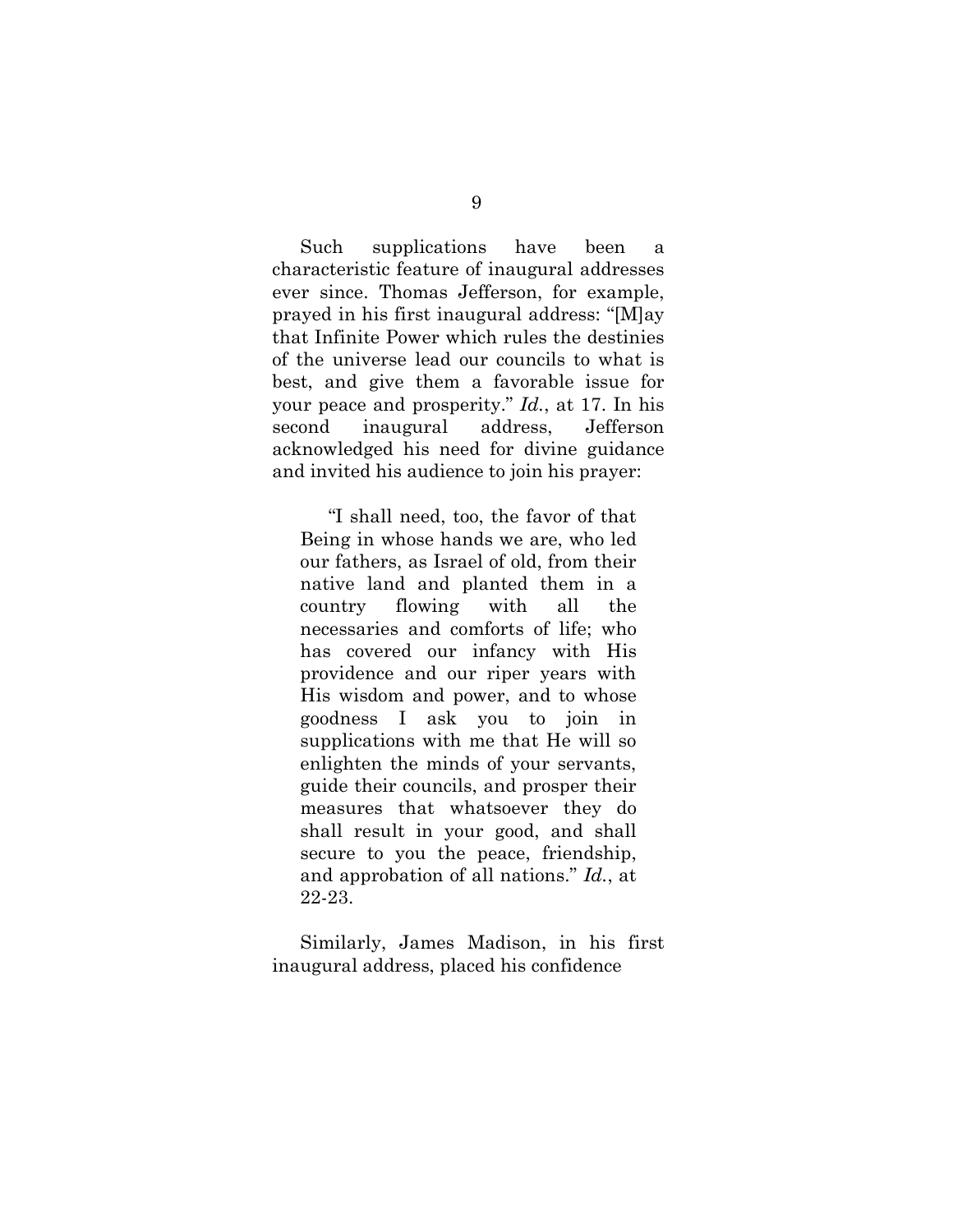"in the guardianship and guidance of that Almighty Being whose power regulates the destiny of nations, whose blessings have been so conspicuously dispensed to this rising Republic, and to whom we are bound to address our devout gratitude for the past, as well as our fervent supplications and best hopes for the future." *Id.*, at 28.

Most recently, President Bush, continuing the tradition established by President Washington, asked those attending his inauguration to bow their heads, and made a prayer his first official act as President. *Id.*, at 346.

Our national celebration of Thanksgiving likewise dates back to President Washington. As we recounted in *Lynch*:

"The day after the First Amendment was proposed, Congress urged President Washington to proclaim 'a day of public thanksgiving and prayer, to be observed by acknowledging with grateful hearts the many and signal favours of Almighty God.' President Washington proclaimed November 26, 1789, a day of thanksgiving to 'offe[r] our prayers and supplications to the Great Lord and Ruler of Nations, and beseech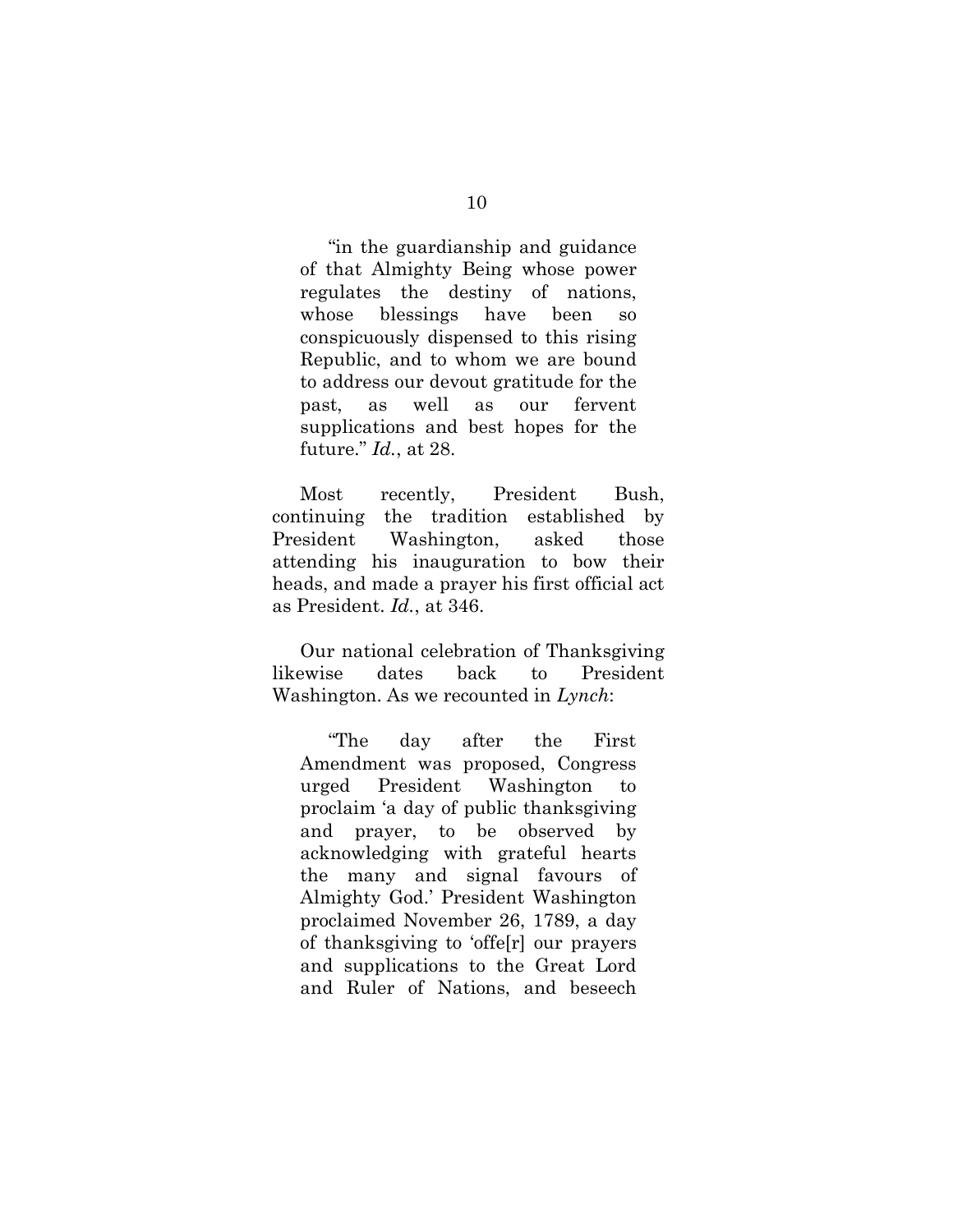Him to pardon our national and other transgressions . . . .'" 465 U.S., at 675, n.2 (citations omitted).

This tradition of Thanksgiving Proclamations—with their religious theme of prayerful gratitude to God—has been adhered to by almost every President. *Id.*, at 675, and nn.2 and 3; *Wallace v. Jaffree*, *supra*, at 100-103 (Rehnquist, J., dissenting).

The other two branches of the Federal Government also have a long-established practice of prayer at public events. As we detailed in *Marsh*, congressional sessions have opened with a chaplain's prayer ever since the First Congress. 463 U.S., at 787- 788. And this Court's own sessions have opened with the invocation "God save the United States and this Honorable Court" since the days of Chief Justice Marshall. 1 C. Warren, The Supreme Court in United States History 469 (1922).

As Justice Scalia indisputably demonstrated, public prayer is deeply rooted in our history and traditions, and it continues to be practiced through this day. The only reason why there has been confusion about this issue is because this Court has sometimes failed to interpret the Establishment Clause according to its history and original meaning. This sometimes leads to inconsistent results, such as Congress opening with a prayer, prayer at Presidential inauguration, and prayer as this Court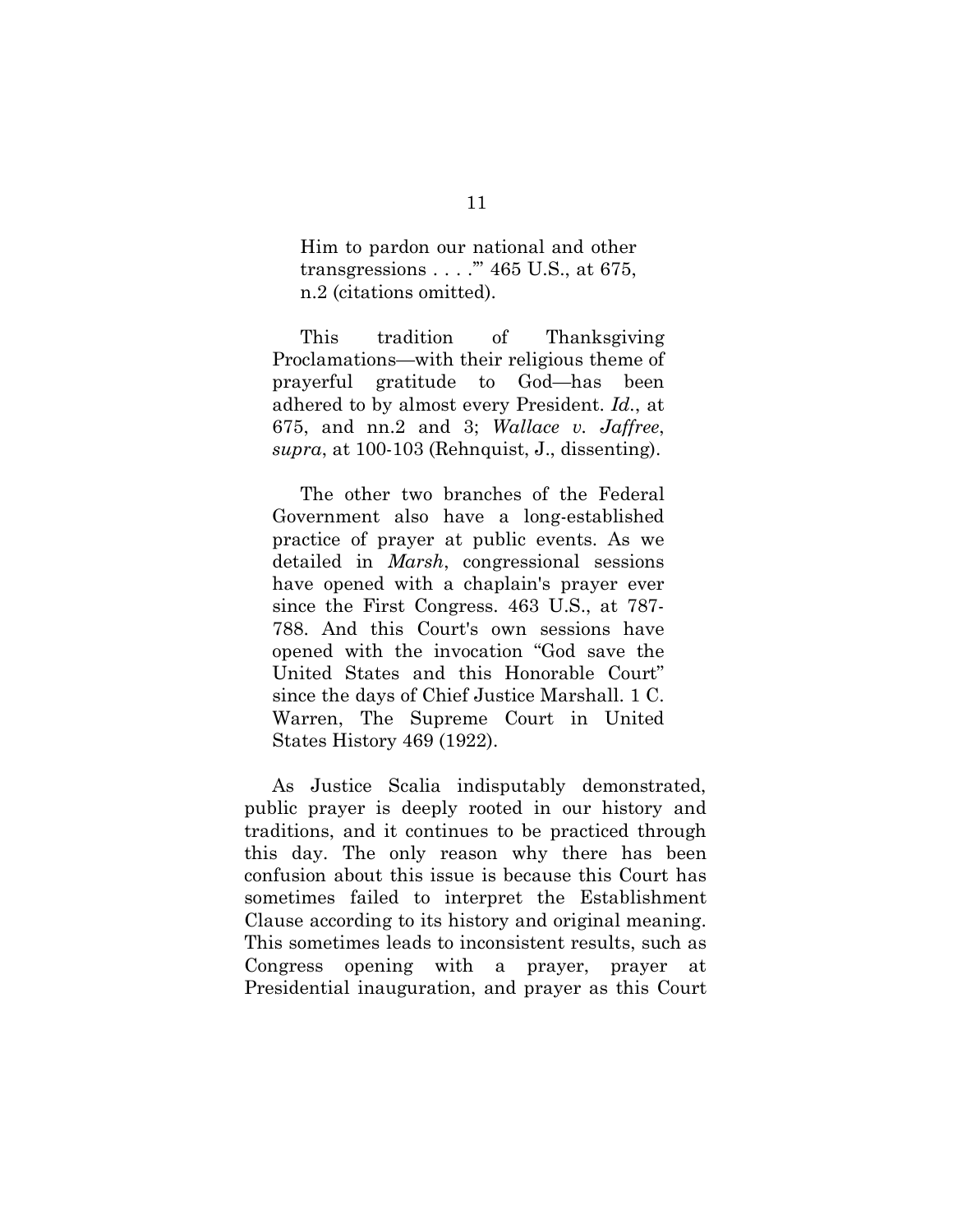takes the bench, while many other Americans are not afforded the same privilege. But since the Court is now looking to history to guide its interpretation of the Establishment Clause, there can be no dispute that noncoercive public prayer is in fact deeply rooted in our history and traditions.

#### **B. The History of Prayer and Football**

Since the meaning of the Constitution is fixed by the text and original meaning of the Framers and Founding Generation, there is no reason to think that prayer at high school football games would be singled out for discriminatory treatment. Nevertheless, if additional analysis is needed about the history of prayer at football games, this section will attempt to provide that analysis.

Football was born in the Ivy League colleges of the Northeast in the late nineteenth century. Paul Putz, *Football and the Political Act of Prayer*, Religion & Politics (Aug. 28, 2018), https://religionandpolitics.org/2018/08/28/footballand-the-political-act-of-prayer.[3](#page-16-0) From the beginning, some of its proponents saw football as "a way to

<span id="page-16-0"></span><sup>3</sup> Putz is the Director of the Faith & Sports Institute at Baylor University. *Paul Emory Putz*, PaulEmoryPutz.com, http://www.paulemoryputz.com (last visited Feb. 11, 2022). He "specialize[s] in the history of sports and Christianity in the modern United States[.]" *Research & Publications*, PaulEmoryPutz.com, http://www.paulemoryputz.com/research- publications.html (last visited Feb. 11, 2022). Putz's article, quoted above, has a spin on the facts that ACLL finds suspect. Nevertheless, ACLL has attempted to separate fact from opinion and report the useful facts to this Court.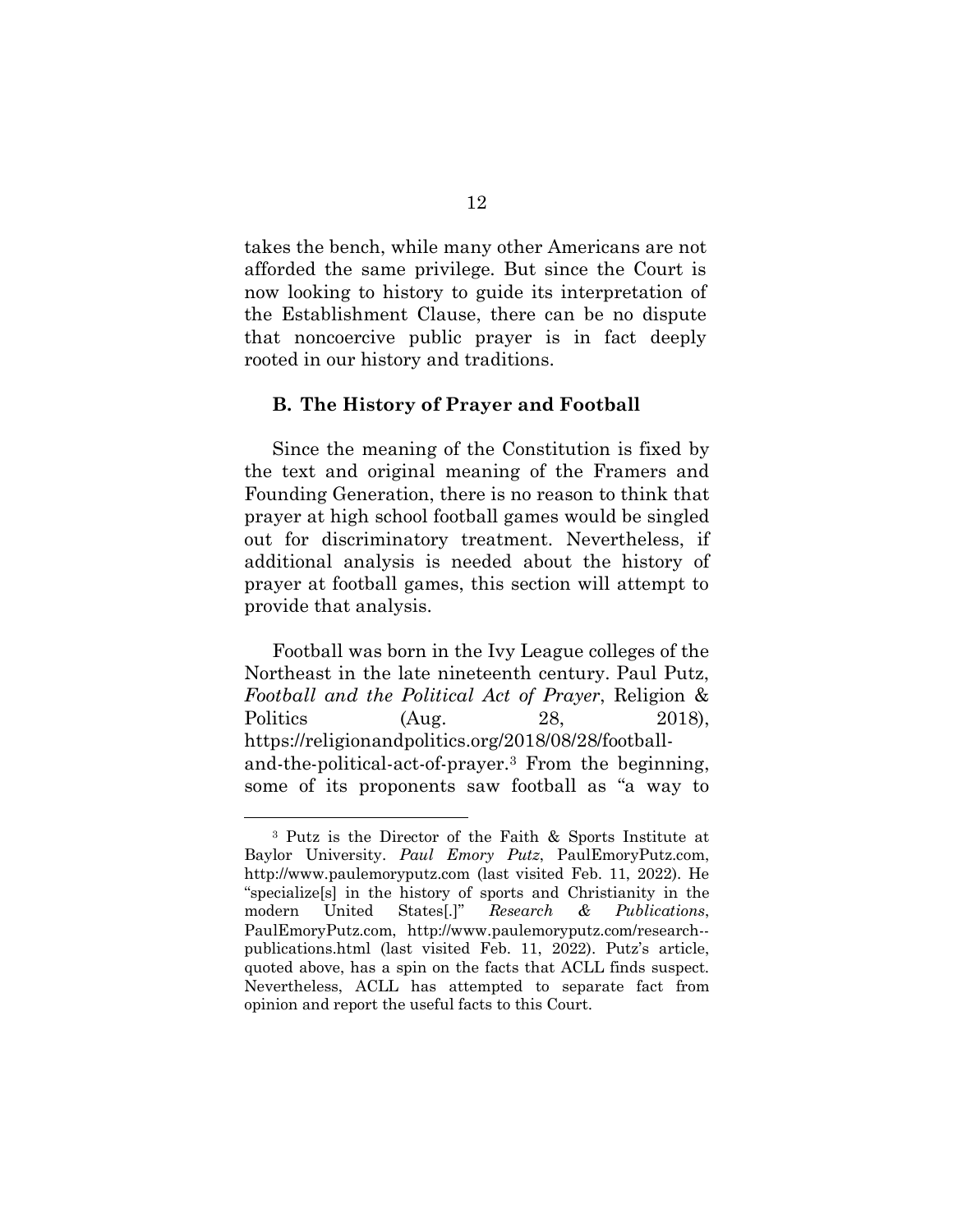develop the physical and moral characteristics" needed for future leaders, and therefore they practiced and publicized "football-related prayer." *Id.* While prayer eventually fell out of fashion with football in the Ivy Leagues, it caught on at other colleges in the 1920's, especially in the South and at Notre Dame, which was "the most dominant team of the decade." *Id.* The rise of "southern teams and Notre Dame to football prestige in the 1920's shifted the primary image of football-related prayer away from Ivy League elites and towards teams filled with rural, immigrant, and working-class players." *Id.*

Prayer in football "went national" after World War II, with the rise of "Under God" and "In God We Trust" emerging in response to the threat of communism. *Id.* Pop Warner leagues began using "huddle prayers" to open games, and college football games opened with prayers through the stadium's public address systems. *Id.* Collective prayer even began to bridge racial gaps in the NFL during this time. *Id.* In the 1960's-70's, the public prayers even began to serve as an evangelistic tool, yet still the tradition continued. *Id.*

The mid-1970's brought chaplains to nearly every NFL team. *Id.* At the college level, the Fellowship of Christian Athletes became an institution in college sports, especially football, in the 1980's. *See id.* In 1990, the first post-game prayer between two opposing teams emerged in the NFL between the New York Giants and San Francisco 49ers. *Id.* The tradition had already existed in college circles, but the NFL drew on it in creating what is now a well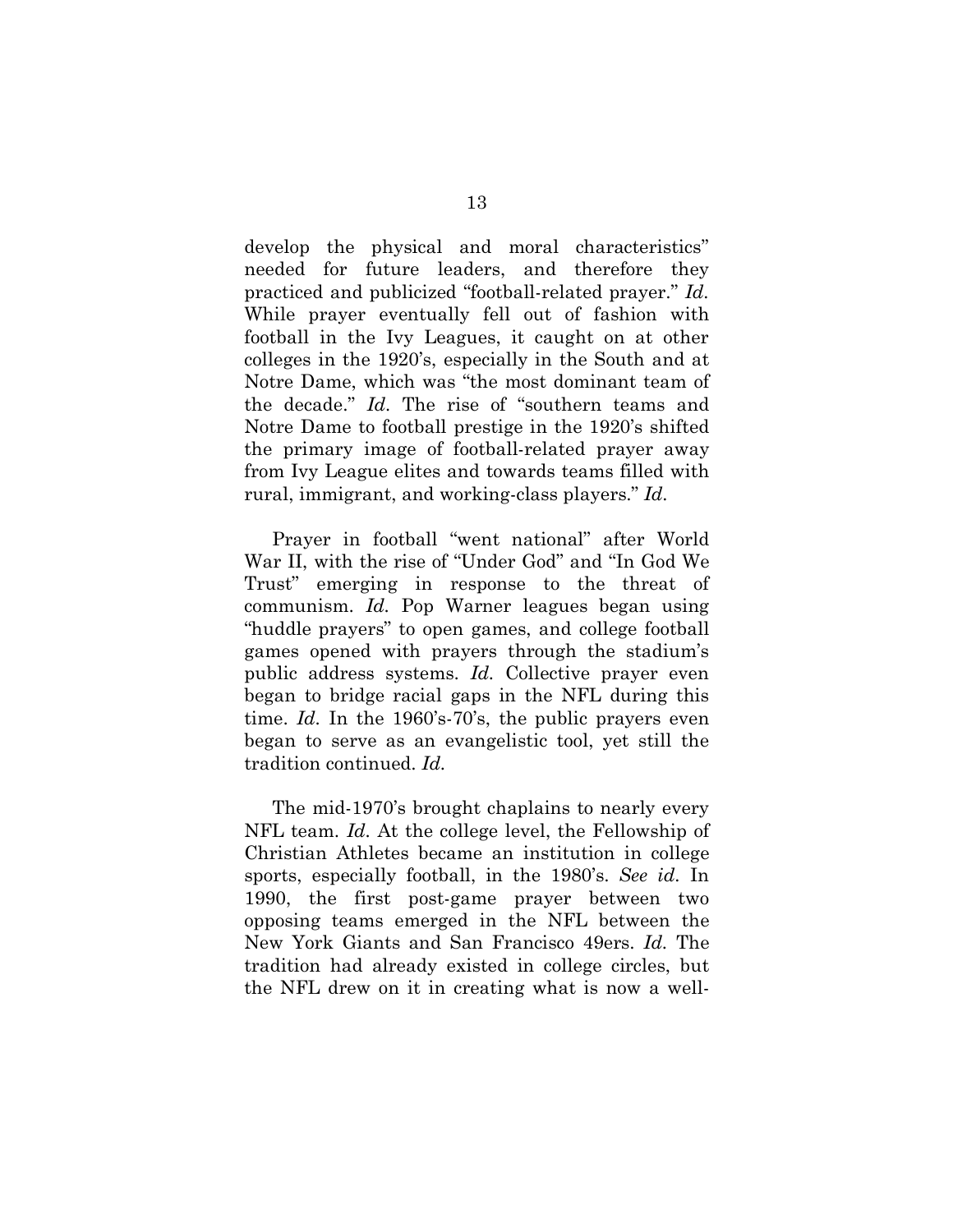established tradition of post-game prayer. *Id.* As the Pro Football Hall of Fame acknowledges: "Most teams say a pre game [sic] prayer and opposing players of faith gather after a game at midfield to pray." *Faith and Football*, Pro Football Hall of Fame (Apr. 11, 2017), https://www.profootballhof.com/news/2017/04/faithand-football.

Thus, as one commentator has observed, "Prayer at football games is a long-standing tradition[.]" Jeremy E. Warren, *Without a Prayer: The Status of School Prayer After Santa Fe Independent School District v. Doe*, 42 S. Tex. L. Rev. 925, 941 (2001) (citing Becky Bell, *Texas Ban on Football Prayer Going Ahead: Despite Appeals Court Ruling, Many School Districts Plan to Continue with Their Traditional Invocations* at A15, Atlanta J. & Const (Sept. 3, 1999)). Even after this Court's decision in *Santa Fe Indep. Sch. Dist. v. Doe*, 530 U.S. 290 (2000), Americans have still fought to find creative ways to allow prayer at public high school football games in a way that comports with this Court's precedents. *See, e.g.*, *Chandler v. Siegelman*, 230 F.3d 1313 (11th Cir. 2000) (protecting voluntary studentled prayer and holding that such an approach comports with *Santa Fe*). Prayer at football games has been an unbroken tradition since its creation in the nineteenth century and remans so through this day.

In light of this history, Coach Kennedy's noncoercive public prayers after football games did not violate the Establishment Clause. Prayer has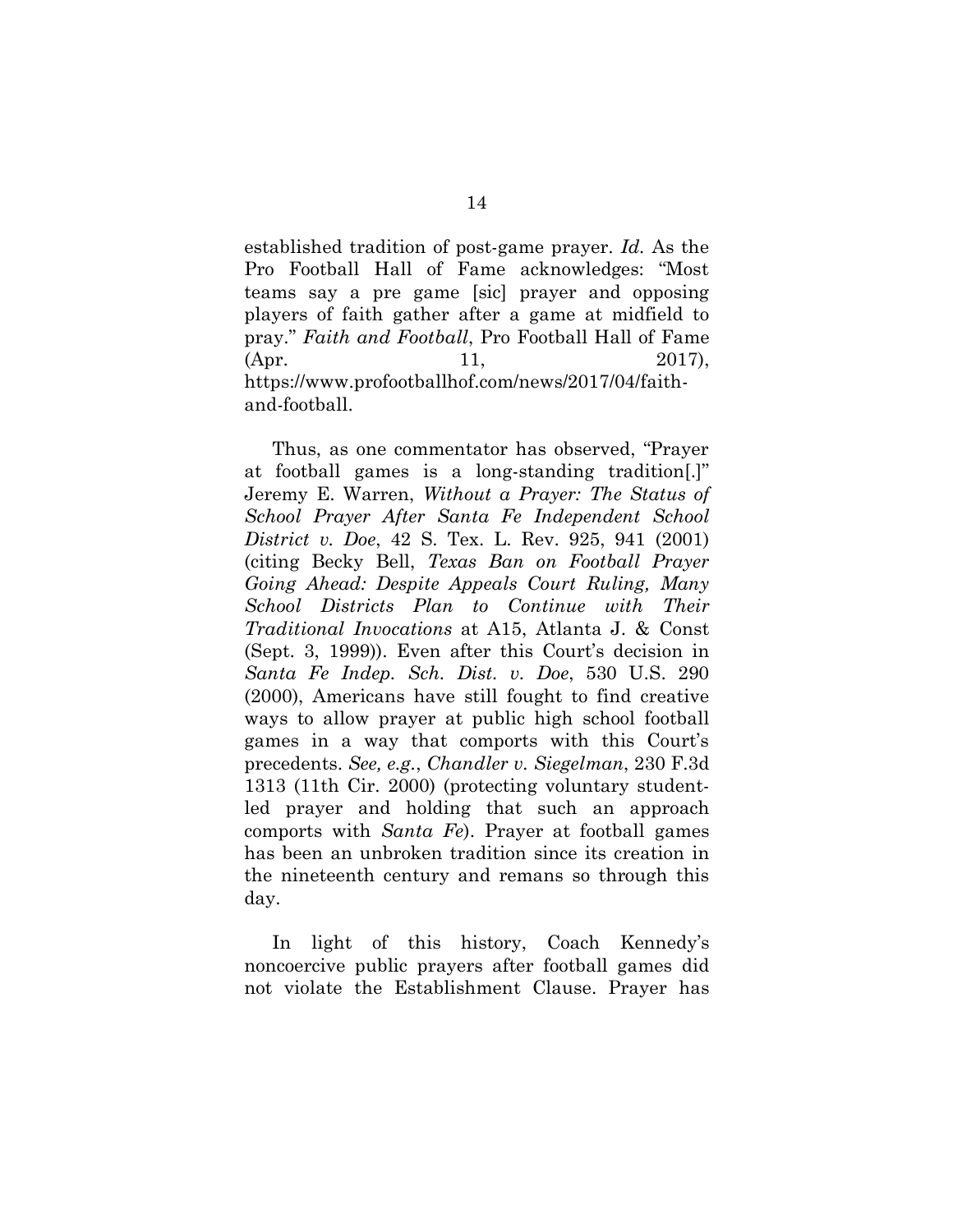been a part of football since its birth in the nineteenth century. That tradition continues this day in the National Football League, in college football, and in high school football across the country. Coach Kennedy's prayer was nothing unorthodox in light of the American football tradition, and this Court should recognize such.

#### **CONCLUSION**

The Ninth Circuit's decision was based on a jurisprudence that failed to take into account the last 17 years of Supreme Court precedent, which has "eroded" the older jurisprudence's "underpinnings." *Janus v. AFSCME*, Council 31, 138 S.Ct. 2448, 2482 (2018). Under this Court's more recent Establishment Clause decisions, the questions are whether the practices at issue are rooted in our Nation's history and traditions. Public prayer by public officials is very deeply rooted in our history and traditions, and prayer is also deeply rooted in the history of football in this Country. For all of these reasons, this Court should hold that Coach Kennedy's actions did not violate the Establishment Clause, reverse the judgment of the Ninth Circuit, and render a judgment in Coach Kennedy's favor.

Respectfully submitted,

MATTHEW J. CLARK\*  *\*Counsel of Record* ALABAMA CENTER FOR LAW AND LIBERTY 2213 Morris Ave., Fl. 1 Birmingham, AL 35203